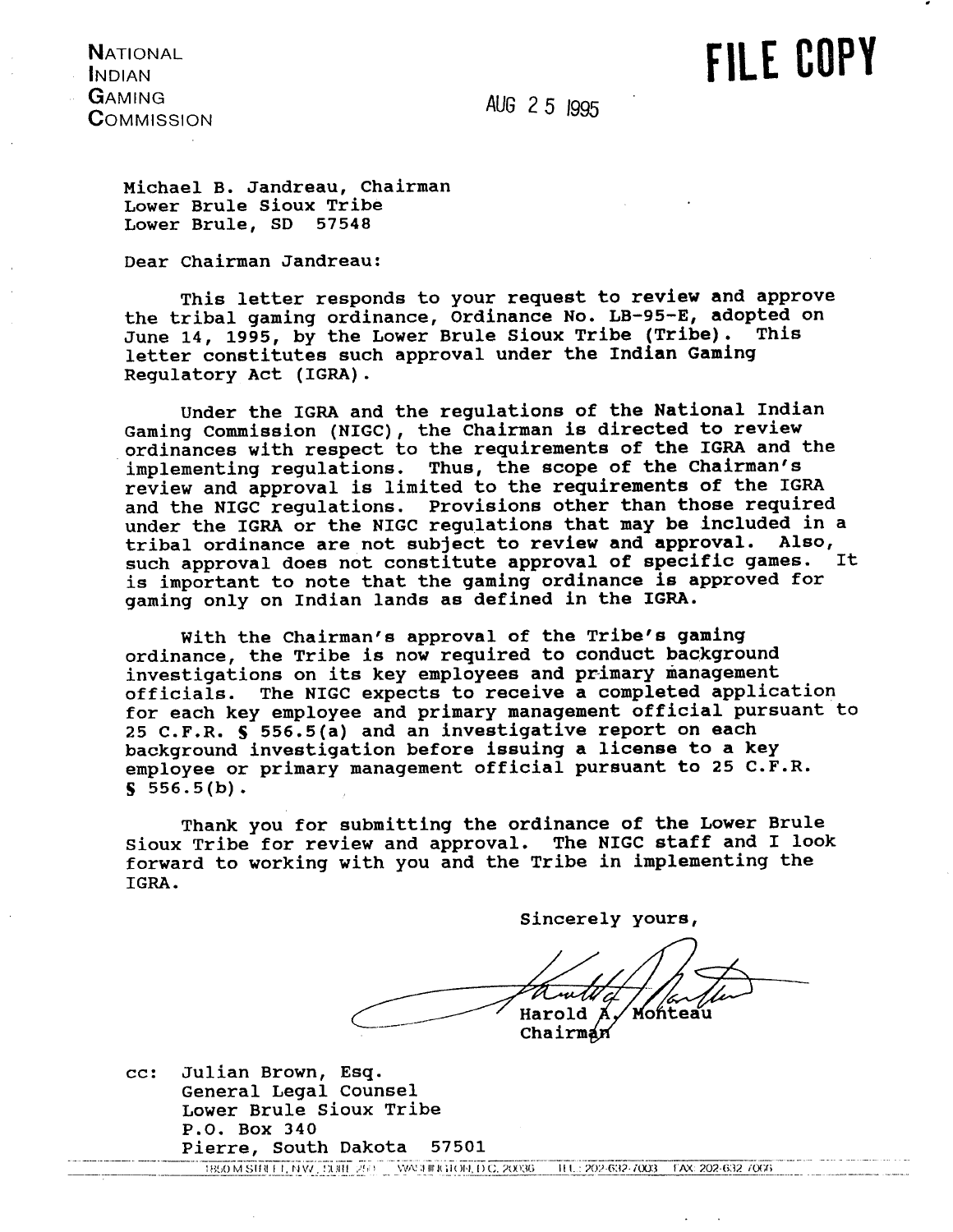## **ORDINANCE NO. LB-95-E**  LOWER BRULE SIOUX TRIBAL COUNCIL

# **REVISED TRIBAL OMNIBUS CLASS** I1 **AND** CLASS **I11** GAMING **ORDINANCE**

The Lower Brule Sioux Tribal Council does hereby ordain:

# **CHAPTER OF TEE** LOWER **BRULE SIOUX TRIBAL LAW AND ORDER CODE**

Section 1. Purpose.

The Lower Brule Sioux Tribal Council (hereinafter "Tribal Council" or "Council") of the Lower Brule Sioux Tribe (hereinafter "Tribe") , empowered by the Tribe's Constitution to enact ordinances, hereby enacts this ordinance in order to set the terms for class I1 gaming and class I11 gaming operations on Tribal lands.

Section 2. GAMING AUTHORIZED.

Class I1 gaming and class **I11** gaming as defined in the Indian Gaming Regulatory Act ("IGRA"), Pub. L. 100-497, 25 U.S.C. sec. 2703 (7) and sec. 2703 (8) (as amended, if applicable), and in the regulations promulgated by the National Indian Gaming Commission, 25 C.F.R. Sec. 502.3 and sec. 502.4 (as amended, if applicable), is hereby authorized.

SECTION **3.** OWNERSHIP OF GAMING.

The Tribe shall have the sole propriety interest in and responsibility for the conduct of any gaming operation authorized by this ordinance.

SECTION 4. DESIGNATED AGENT FOR SERVICE OF PROCESS.

The Tribe herewith provides written notification to the National Indian Gaming Commission, pursuant to applicable lawe and regulations, including but not limited to 25 C.F.R. sec. 519.1 and sec. 522.2 (g) (as amended, if applicable), that the Tribe designates as its agent, with address, for service of any official determination, order, notice of violation, or other document or item:

> Tribal Chairperson Lower Brule Sioux Tribal Office Lower Brule Sioux Tribe P.O. Box 187 Lower Brule, South Dakota 57548-0187

Section 5. DISPUTE RESOLUTION BETWEEN THE GAMING PUBLIC AND THE TRIBE OR THE MANAGEMENT CONTRACTOR (IF ANY).

# 5.1. Policy to Attempt to Satisfy Customer.

As a matter of policy of the Lower Brule Sioux Tribe, if any dispute arises between a customer in the gaming public and the Tribe, or if any dispute arises between a customer in the gaming public and the casino's management contractor (if any), each person related to the dispute who is associated with the Tribe or the casino shall use his or her best efforts to amicably and immediately resolve the dispute to the satisfaction of the customer, within the legal and commercial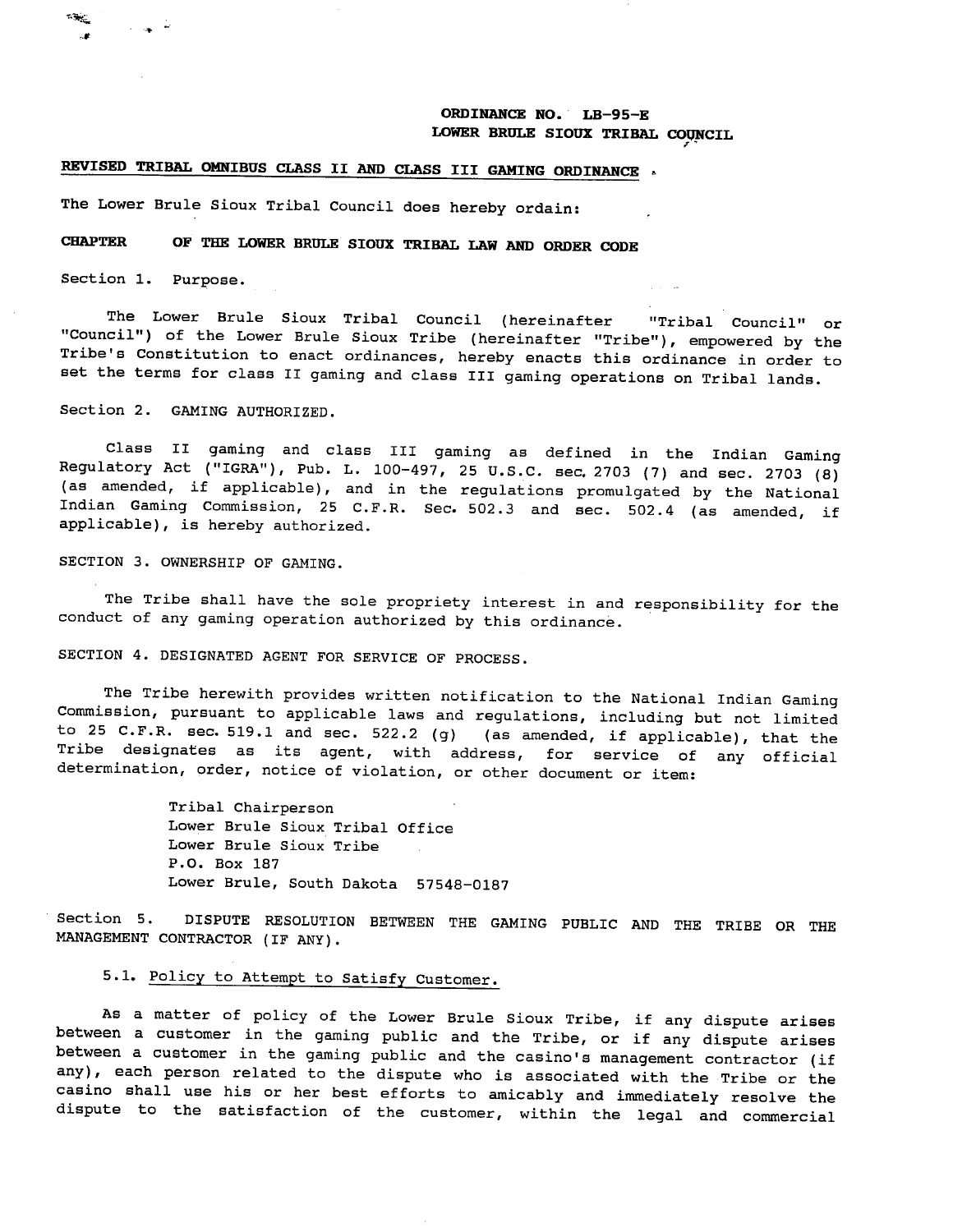constraints imposed upon each Tribal or casino person related to the dispute and within the legal and commercial constraints imposed upon the Tribal gaming enterprise.

# 5.2, Simplified Final Dispute Resolution.

If the dispute cannot be amicably and immediately resolved to the satisfaction of the customer, the Tribal or casino person most directly related to the dispute (a) shall refer the dispute to his or her immediate supervisor and (b) shall assure that the. customer is politely, conveniently, and professionally directed to that immediate supervisor for resolution of the dispute. After consultation with the customer and with any other person deemed appropriate by that immediate supervisor, the decision of that immediate supervisor shall be final in resolving the dispute.

## 5.3. Unusual Chain of Command.

If the dispute does not lend itself to resolution by the immediate supervisor of the Tribal or casino person most directly related to the dispute, or if the General Manager of the casino is a party to the dispute, then the final decision shall be rendered by the General Manager of the casino.

# 5.4, Tribal Gaming Commission by Its Rule-Making Authority May Amend This Dispute Resolution Procedure, If Such Amendment Is Displayed at the Casino.

This ordinance by its terms expressly authorizes the Tribal Gaming Commission to amend this procedure by rule or regulation to resolve a dispute arising between a customer in the gaming public and the Tribe, and to resolve a dispute arising between a customer in the gaming public and the casino's management contractor (if any), but only if that amendment by rule or regulation is displayed to the public at the casino, pursuant to the Tribal Gaming Commission's rule-making authority (including but not limited to that rule-making authority conferred by Regulation 1.3 (Powers of the Gaming Commission) and Chapter 6 (Promulgation of Rules) of the Lower Brule Sioux Tribe Gaming Regulations (as amended, if applicable)). Nothing contained herein shall in any way be construed as a legislative intent of the Lower Brule Sioux Tribal Council to detract from or otherwise influence any other rule-making authority of the Tribal Gaming Commission or of the Tribal Council.

SECTION 6. USE OF GAMING REVENUE.

## 6.1. PURPOSES.

Net revenues from Class **I1** gaming and class I11 gaming shall be used only for the for the following purposes: to fund Tribal government operations and programs; to provide for the general welfare of the Tribe and its members; to promote Tribal economic development; to donate to charitable organizations; and to help fund operations **of** local government agencies.

# 6.2. PER CAPITA PAYMENTS PLAN.

If the Tribe elects to make per capita payments to Tribal members, it shall authorize such payments only upon approval of a plan submitted to the Secretary of the Interior under 25 U.S.C. sec. 2710 (b) (3) (as amended, if applicable).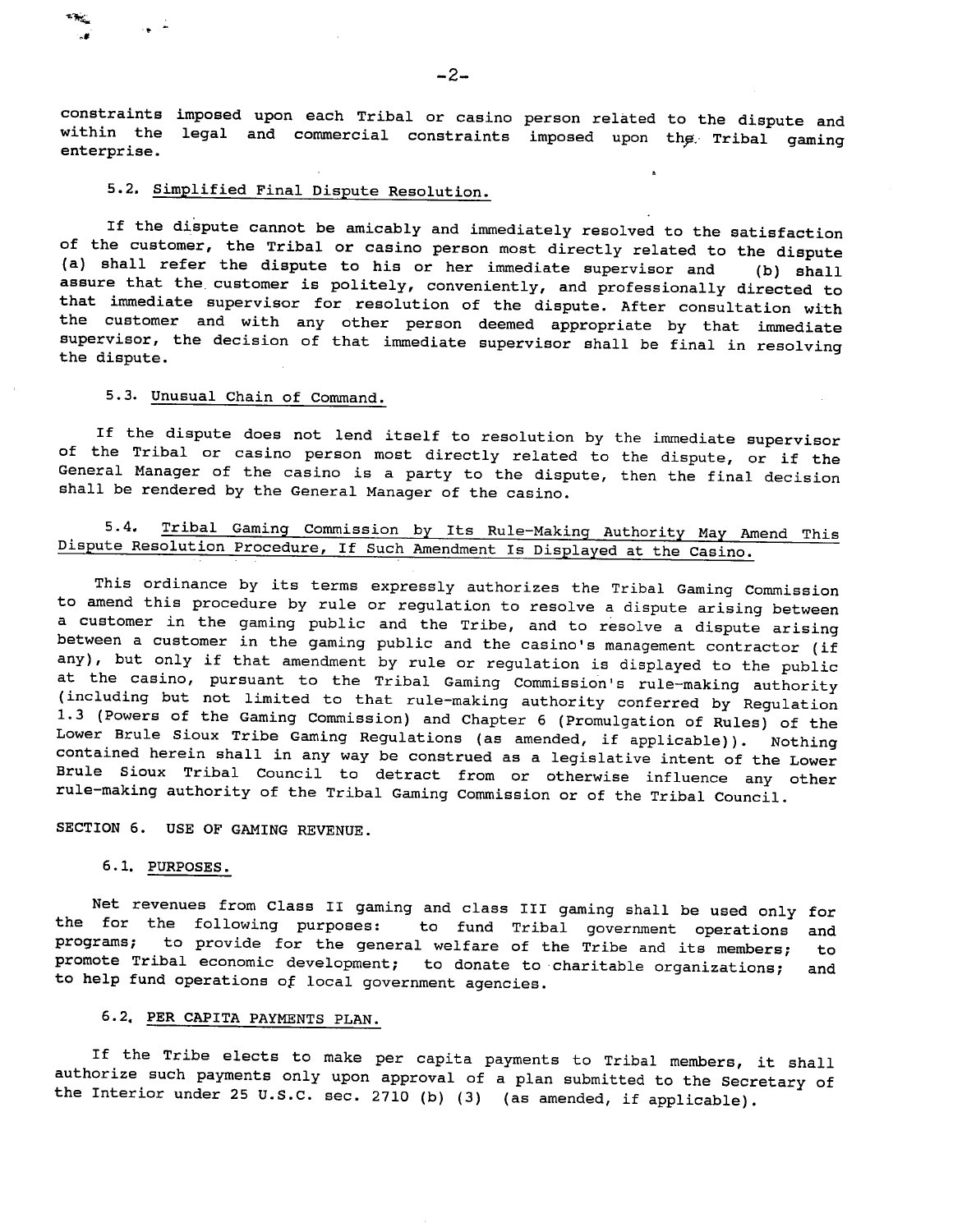**r"** 

#### SECTION 7. AUDIT,

#### 7-10 ANNUAL AUDIT.

The Tribe shall cause to be conducted annually an independent audit of gaming operation and shall submit the resulting audit reports to ,the National Indian Gaming Commission.

#### 7.2. SCOPE OF AUDIT.

All gaming related contacts that result in the purchase of supplies, services, or concessions in excess of \$25,000.00 annually, except contracts for professional legal and accounting services, shall be specifically included within the scope of the audit that is described in subsection 7.1 above.

.. . , . , .. .

SECTION **8r** PROTECTION OF THE ENVIRONMENT AND PUBLIC HEALTH AND SAFETY.

Class I1 gaming and class I11 gaming facilities shall be constructed, maintained, and operated in a manner that adequately protects the environment and public health and safety.

SECTION 9. LICENSES FOR KEY EMPLOYEES AND PRIMARY MANAGEMENT OFFICIALS.

The Tribe shall have ensure that the policies and procedures set out in this section are implemented with respect to key employees and primary management officials employed at any class I1 gaming and class I11 gaming enterprise operated on Indian Lands:

> 9.1. DEFINITIONS. For the purposes of this section, the following definitions apply:

9.1.1. "Key employee" means

- 9.1.1.1. A person who performs one or more of the following functions:
- 9.1.1.1.1. Bingo caller;
- 9.1.1.1.2. Counting room supervisor;
- 9.1.1.1.3. Chief of security;
- 9.1.1.1.4. Custodian of gaming supplies or cash;
- 9.1.1.1.5. Floor manager;
- 9.1,1.1.6. Pit boss;
- 9.1.1.1.7. Dealer;
- 9.1.1.1.8. Croupier;
- 9.1.1.1.9. Approver of credit; or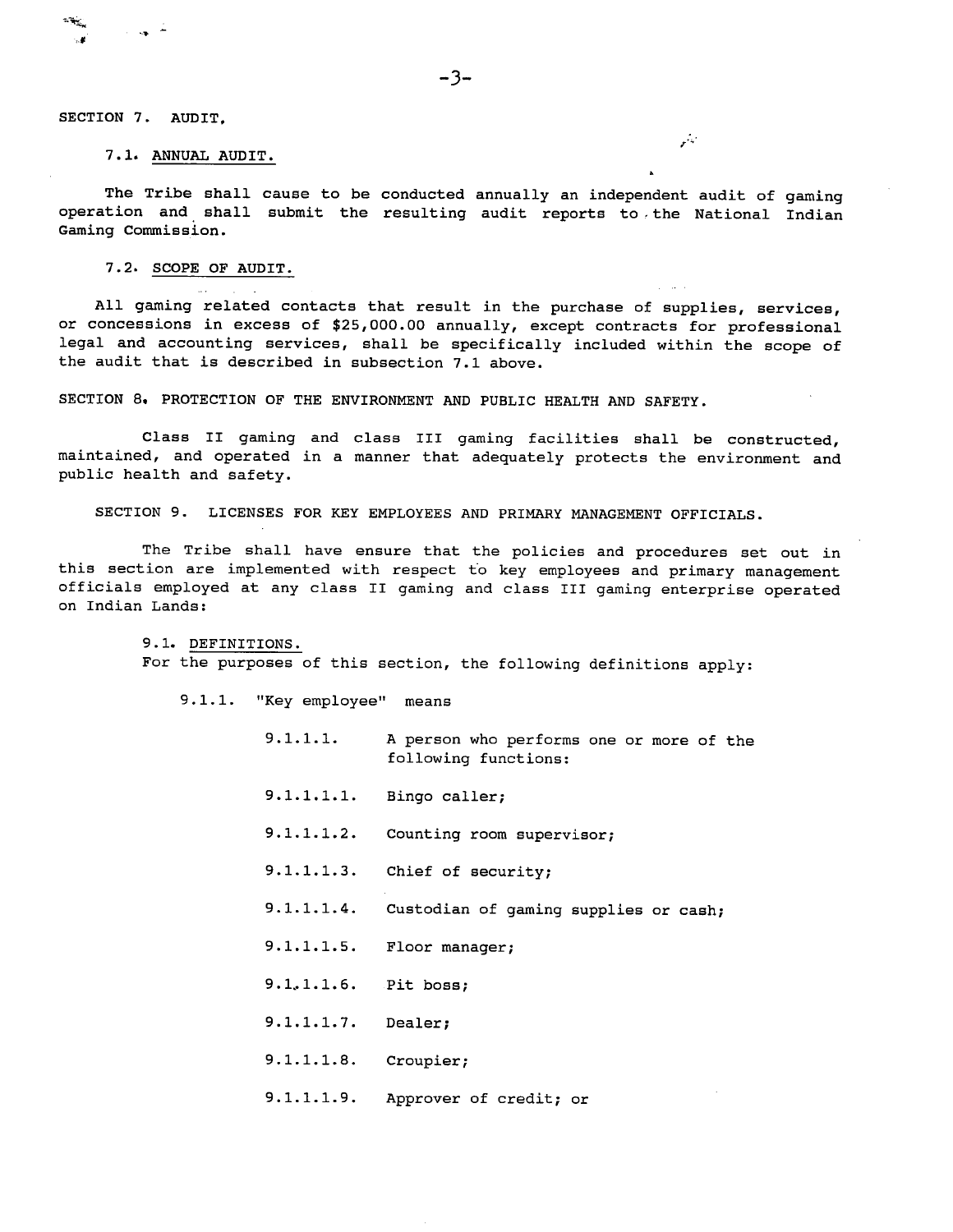9.1.1.1.10. Custodian of gambling devices including persons with access to cash and accounting records within such devices;  $\vec{r}$ 

9.1.1.2. If not otherwise included, any other person whose total cash compensation is in excess of \$50,000 per year; or

9.1.1.3. If not otherwise included, the four most highly compensated persons in the gaming operation.

9.1.2. "Primary management official" means

سينتهج بالمتحرجة

 $\rightarrow$ 

9.1.2.1. The person having management responsibility for a management contract;

9.1.2.2. Any person who has authority:

9.1.2.2.1. To hire and fire employees; or

9.1.2.2.2. To set up working policy for the gaming operation; or

9.1.2.3. The chief financial officer or other person who has financial management responsibility.

9.1.3. "Tribal Gaming Commission" means the Lower Brule Sioux Tribal Gaming Commission, also sometimes described as the Lower Brule Sioux Tribe Commission on Gaming.

9.1.4. "State Gaming Commission" means the South Dakota Gaming Commission, also sometimes described as the South Dakota Commission on Gaming.

9.1.5. "Tribal Gaming Commission or its designee" means the Lower Brule Sioux Tribal Gaming Commission or the entity designated to act for and on behalf of said Tribal Gaming Commission in the Gaming Compact between the Lower Brule Sioux Tribe and the State of South Dakota (as amended, if applicable). The Tribal Gaming Commission's "designee" includes, but is not limited to, the State Gaming Commission, particularly as contemplated in said Gaming Compact.

9.1.5.1. The State Gaming Commission's description of procedures for conducting background investigations is set forth in detail in the statutes and regulations of the State of South Dakota, including but not limited to Chapter 42-7B (Limited Card Games and Slot Machines--Gaming Commission) of the South Dakota Codified Laws (SDCL Ch. 47-7B) and Chapters 20:18:06 (Applications and Fees), 20:18:07 (Application Approval), 20:18:08 (Enforcement), 20:18:09 (Grounds for Disciplinary Action), 20:18:10 (Disciplinary Proceedings), 20:18:11 (Contested Cases), 20:18;12 (Summary Suspension Procedure), 20:18:21 (Operation of Gaming Establishments), 20:18:22 (Accounting Regulations), 20:18:23 (Suitability and Unsuitability Procedure), 20:18:24 (Exclusion List), and<br>20:18:27 (Gaming Compact with Recognized Indian Tribes) of the Administrative (Gaming Compact with Recognized Indian Tribes) of the Administrative Rules of South Dakota (ARSD Chs. 20:18:06, 20:18;07, 20:18:08, 20:18:09, 20:18:10, 20:18:11, 20:18:12, 20:18:21, 20:18:22, 20:18:23, 20:18:24, and 20:18:27).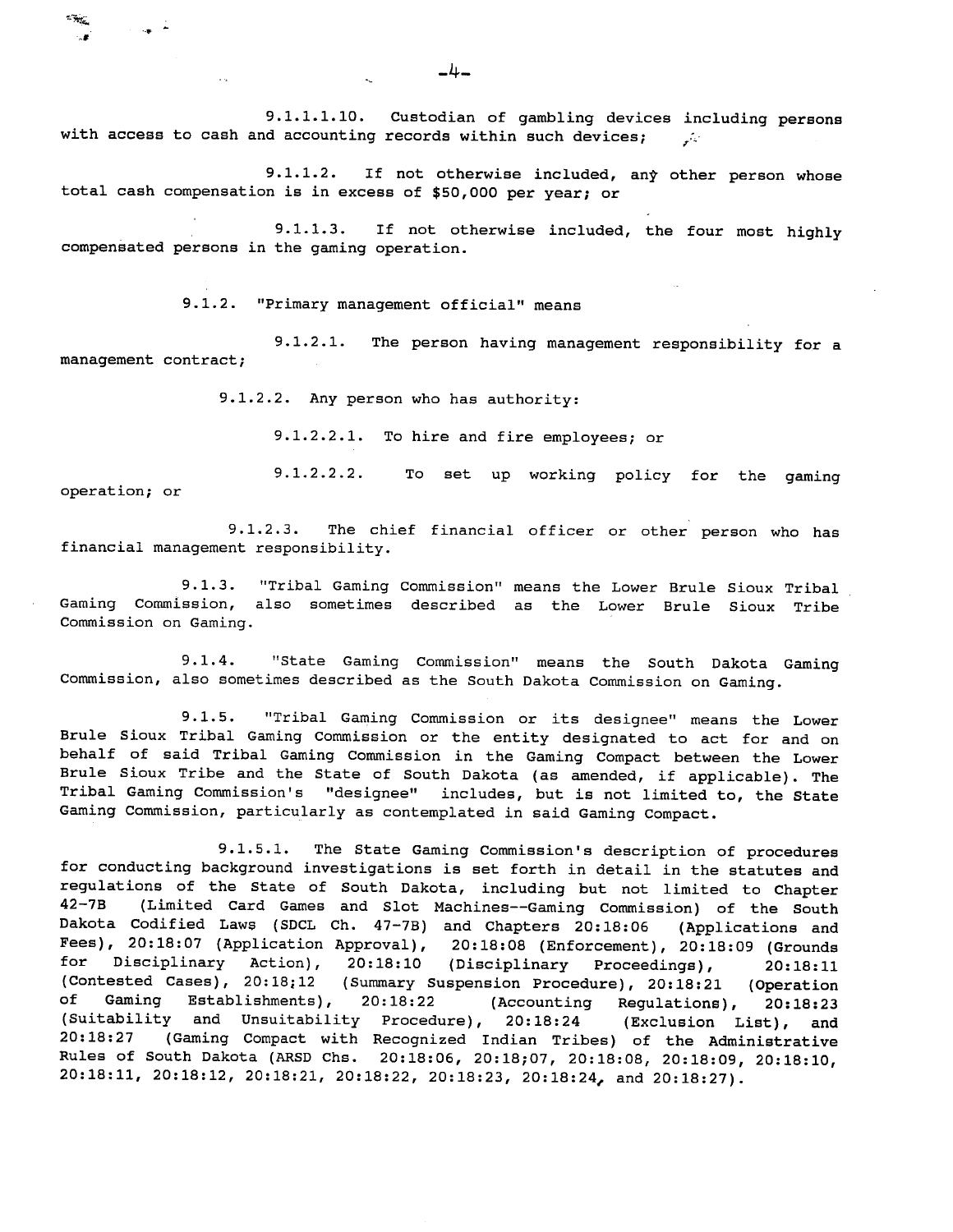9.1.5.2. By this definition in this Gaming Ordinance, the Federal regulatory requirements of  $\mathcal{L}$ 

> "{a) description of procedures to conduct or cause to be conducted background investigations on key employees and primary management officials"

(25 C.F.R. sec. 522.2 (b) (as amended, if applicable)) and

"{i) dentification of a law enforcement agency that will take fingerprints and a description of procedures for conducting a criminal history check by a law enforcement agency. Such a criminal history check shall include a check of criminal history records information maintained by the Federal Bureau of Investigation"

(25 C.F.R. sec. 522.2(h) (as amended, if applicable)) expressly shall be included within the background investigations conducted for the Tribal Gaming Commission by the State Gaming Commission under the within Gaming Compact. As a matter of on-going practice and procedure under said Gaming Compact, the Lower Brule Sioux Tribe and its Tribal Gaming Commission expressly confirm that' the within "criminal history check" has included and shall continue to "include a check of criminal history records information maintained by the Federal Bureau of Investigation"  $(id.)$ .

#### 9.2. PRIVACY NOTICE

 $\rightarrow$ 

9.2.1. The following notice regarding privacy shall be placed on the application form for a key employee or a primary management official before that form is filled out by an applicant:

> "In compliance with the Privacy Act of 1974 (as amended, if applicable), the following information is provided: Solicitation of the information on this form is authorized by 25 U.S.C. sec. 2701 et seq. (as amended, if applicable). The purpose of the requested information is to determine the eligibility of individuals to be employed in a gaming operation. The information will be used by National Indian Gaming Commission members and staff who have need for the information in the performance of their official duties. The information may be disclosed to appropriate Federal, Tribal, State, local, or foreign law enforcement and regulatory agencies when relevant to civil, criminal, or regulatory investigations or prosecutions or when pursuant to a requirement by a Tribe or the Natipnal Indian gaming Commission in connection with the hiring or firing of an employee, the issuance or revocation revocation of a gaming license, or investigations of investigations of activities while associated with a a Tribe or a gaming operation. Failure to consent to the disclosures indicted in this notice will result in a Tribe's being unable to hire you in a primary management official or key employee position.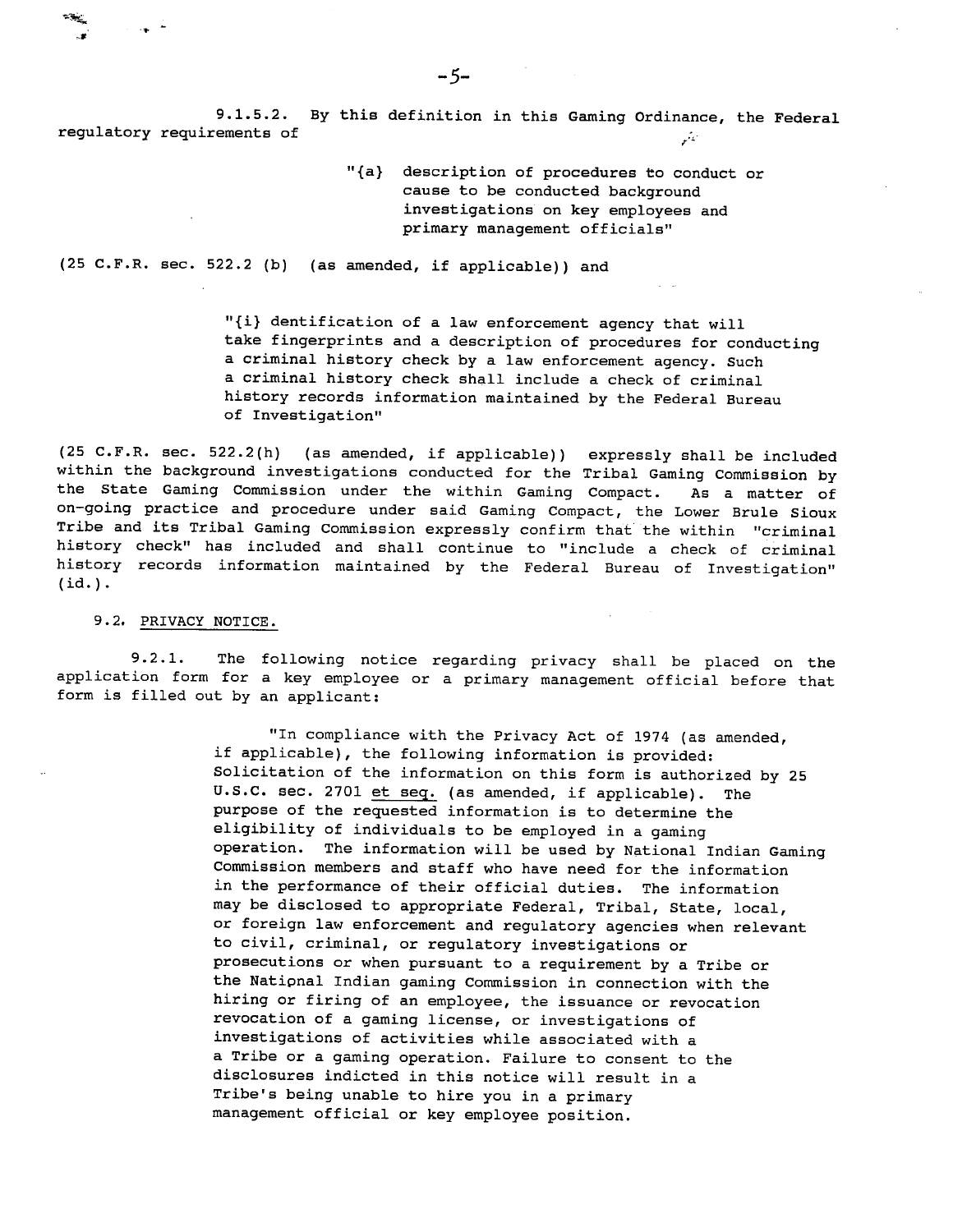"The disclosure of your Social Security Number (SSN) is voluntary. However, failure to supply a SSN may. result in errors in processing your application."

**9.2.2.** Existing key employees and primary management officials shall be notified in writing that they shall either:

**9.2.2.1.** Complete a new application form that contains a Privacy Act notice; or

**9.2.2.2.** Sign a statement that contains the Privacy Act notice and consent to the routine uses described in that notice.

**9.3,** Notice regarding Any False Statement.

**Contract Contract** 

**9.3.1.** The following notice regarding any false statement shall be placed on the application form for a key employee or a primary management official before that form is filled out, by an applicant:

> " 'A false statement on any part of your application may be grounds for not hiring you, or for firing you after you begin work. Also, you may be punished by fine or imprisonment.' (Title 18 U.S. Code sec. 1001 (as amended, if applicable).)"

9.3.2. The Tribe shall notify in writing existing key employees and primary management officials that they shall either:

9.3.2.1. Complete a new application form that contains a notice regarding false statements; or

9.3.2.2. Sign a statement that contains the notice regarding false statements.

9.4 Background Investigations.

The Tribe, through the Tribal Gaming Commission or its designee, shall perform a background investigation for each primary management official and for each key employee of any Tribal gaming operation.

9.4.1. The Tribe shall request from each primary management official and from each key employee all of the following information:

9.4.1.1. Full name, other names used (oral or written), social security number (s), birth date, place of birth, citizenship, gender, all languages (spoken or written);

9.4.1.2. Currently and for the previous five years: business and employment positions held, ownership interests in those businesses, business and residence addresses, and driver's license numbers;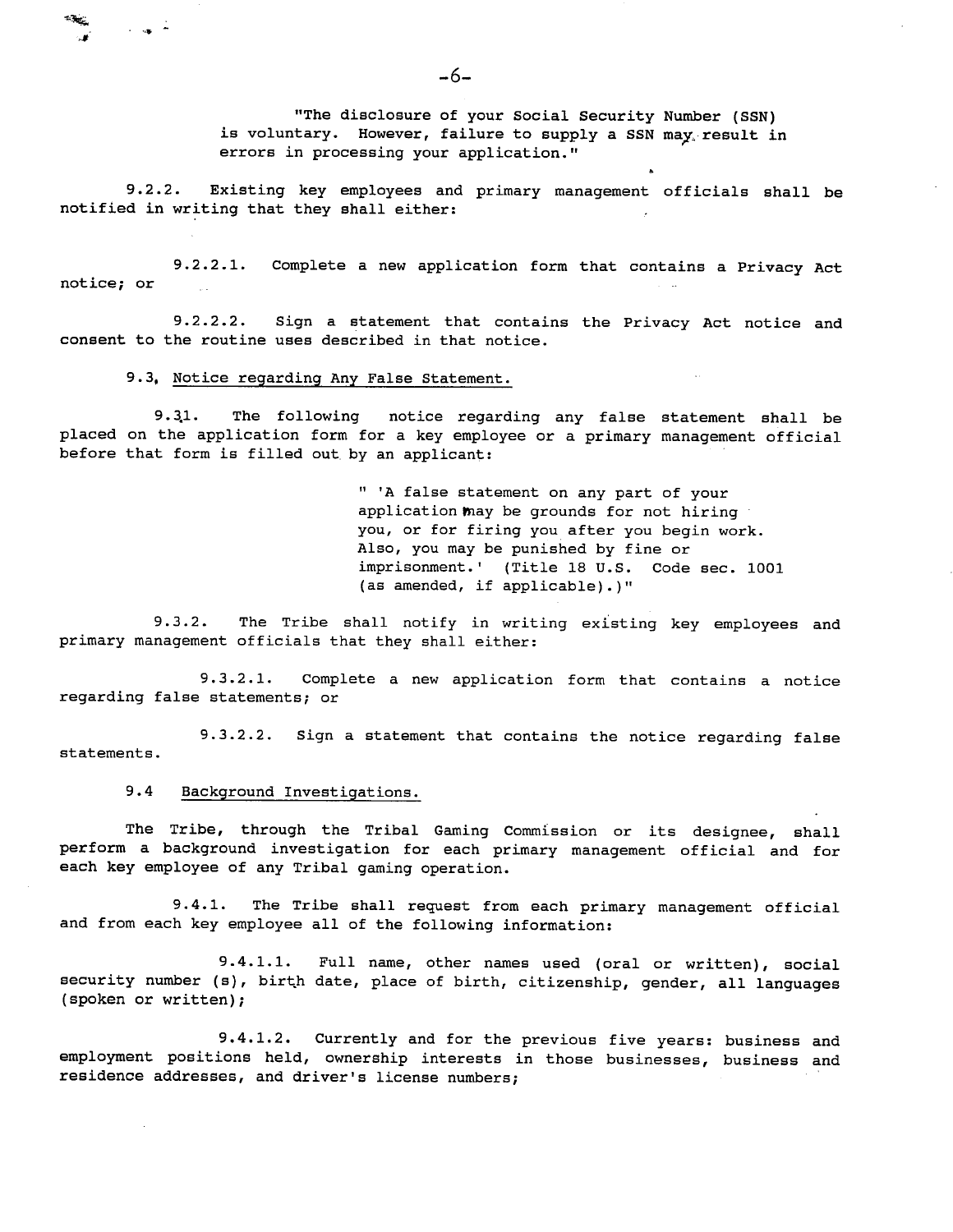9.4.1.3. The names and current addresses of at least three personal references, including one personal reference who was acquainted with the applicant during each period of residence listed under the immediately preceding subsubsubsection 9.4.1.2.;

9.4.1.4. Current business and residence telephone numbers;

9.4.1.5. **A** description of any existing and previous business relationships with Indian Tribes, including ownership interests in those businesses;

9.4.1.6. A description of any existing and previous business relationships with the gaming industry generally, including ownership interests in those businesses;

9.4.1.7. The name and address of any licensing or regulatory agency with which the person has filed an application for a license or permit related to gaming, whether or not such license or permit was granted;

9.4.1.8. For each felony for which there is an ongoing prosection or a conviction, the criminal charge, the name and address of the court involved, and the date and disposition (if any);

9.4.1.9. For each misdemeanor conviction or ongoing misdemeanor prosecution (excluding minor traffic violations), within ten years of date of the application, the criminal charge, the name and address of the court involved, and the date and disposition (if any);

9.4.1.10. For each criminal charge (excluding minor traffic charges), whether or not there is a conviction, if such criminal charge is within ten years of the date of the application and is not otherwise listed pursuant to the immediately preceding two subsubsubsections 9.4.1.8. and 9.4.1.9., the criminal charge, the name and address of the court involved, and the date and disposition (if any);

9.4.1.11. The name and address of any licensing or regulatory agency with which the person has filed an application for an occupational license or permit, whether or not such license or permit was granted;

9.4.1.12. A current photograph;

9.4.1.13. Any other information the Tribe deems relevant; and

9.4.1.14. Fingerprints consistent with procedures adopted by the Tribe according to **25** C.F.R. sec. **522.2** (h) (as amended, in applicable). **As**  described in the definition in subsubparagraph **9.1.5.** defining that the "Tribal Gaming Commission or its designee" performs the within background investigations, the Federal regulatory requirements of **25** C.F.R. sec. **522.2** (b) and (h) (as amended, if applicable) expressly shall be included within the background investigations conducted for the Tribal Gaming Commission by the State Gaming Commission under the within Gaming Compact (as amended, if applicable). As a matter of on-going practice and procedure under said Gaming Compact, the Lower Brule Sioux Tribe and its Tribal Gaming Commission expressly confirm that the within "criminal history check" has included and shall continue to "include a check of criminal history records information maintained by the Federal Bureau of Investigation" (id.).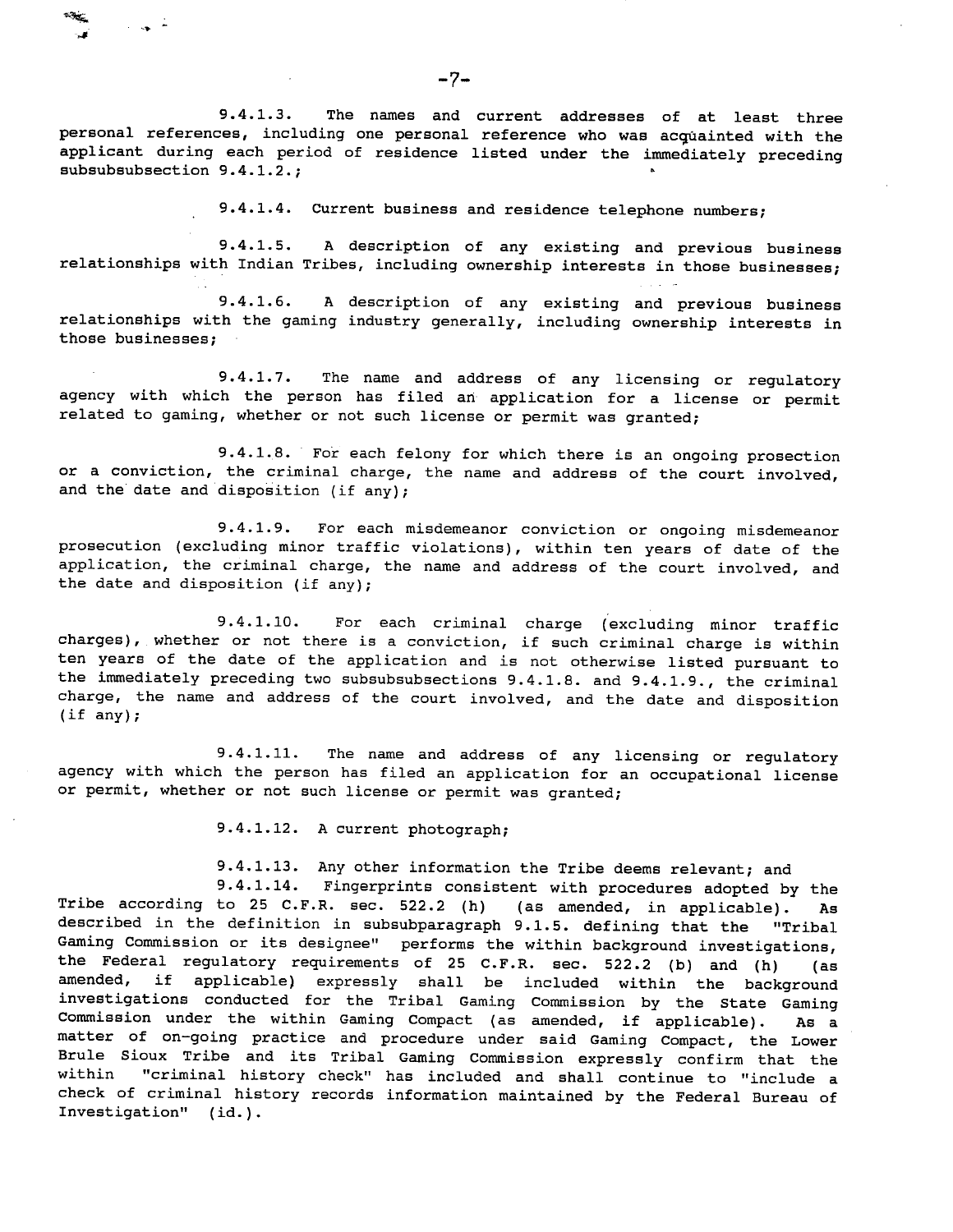9.4.2. The Tribe, through the Tribal Gaming Commission, or its designee, shall conduct or cause to be conducted an investigation sufficient to make an eligibility and suitability determination under subsection **9.5** below. In conducting a background investigation, the Tribe, through the Lower Brule Sioux Tribal Gaming Commission or its designee, shall promise to keep confidential the identity of each person interviewed in the course of the investigation.

 $-8-$ 

## 9.5. Eliqibility and Suitability Determination.

The Tribe, through the Tribal Gaming Commission itself, shall review a person's prior activities, criminal record (if any), and reputation, habits, and associations to make a finding concerning the eligibility and suitability of a key employee or a primary management official for employment in a gaming operation. If the Tribal Gaming Commission, in applying the standards adopted in this or any other Tribal ordinance, determines that employment of the person poses a threat to the public interest of to the effective regulation of gaming, or creates or enhances the dangers of unsuitable, unfair, or illegal practices or methods or activities in the conduct of gaming, the Tribal gaming operation, and the Tribal gaming operation's management contractor (if any), shall not employ that person in a key employee or primary management official position.

#### **9.6.** Report to the National Indian Gaming Commission.

9.6.1. When the Tribe employs a primary management official or key employee, the Tribe, through the Tribal Gaming Commission or its designee, shall forward to the National Indian Gaming Commission a completed application containing the information listed in the preceding subsection 9.4 on Background Investigations.

**9.6.2.** Before issuing a license to a primary management official or to a key employee, the Tribe, through the Tribal Gaming Commission or its designee, shall prepare and forward to the National Indian Gaming Commission an investigative report on each background investigation. An investigative report shall include all of the following:

**9.6.2.1.** Steps taken in conducting the background' investigation;

- **9.6.2.2.** Results obtained;
- **9.6.2.3.** Conclusions reached; and
- **9.6.2.4.** The bases for those conclusions.

**9.6.3.** When the Tribe forwards its report to the National Indian Gaming Commission, the Tribe shall include a copy of the eligibility and suitability determination made under the preceding subsection 9.5.

**9.6,4.** If the Tribe does not license an applicant --

**9.6.4.1.** The Tribe, through the Tribal Gaming Commission or its designee, shall notify the National Indian Gaming Commission; and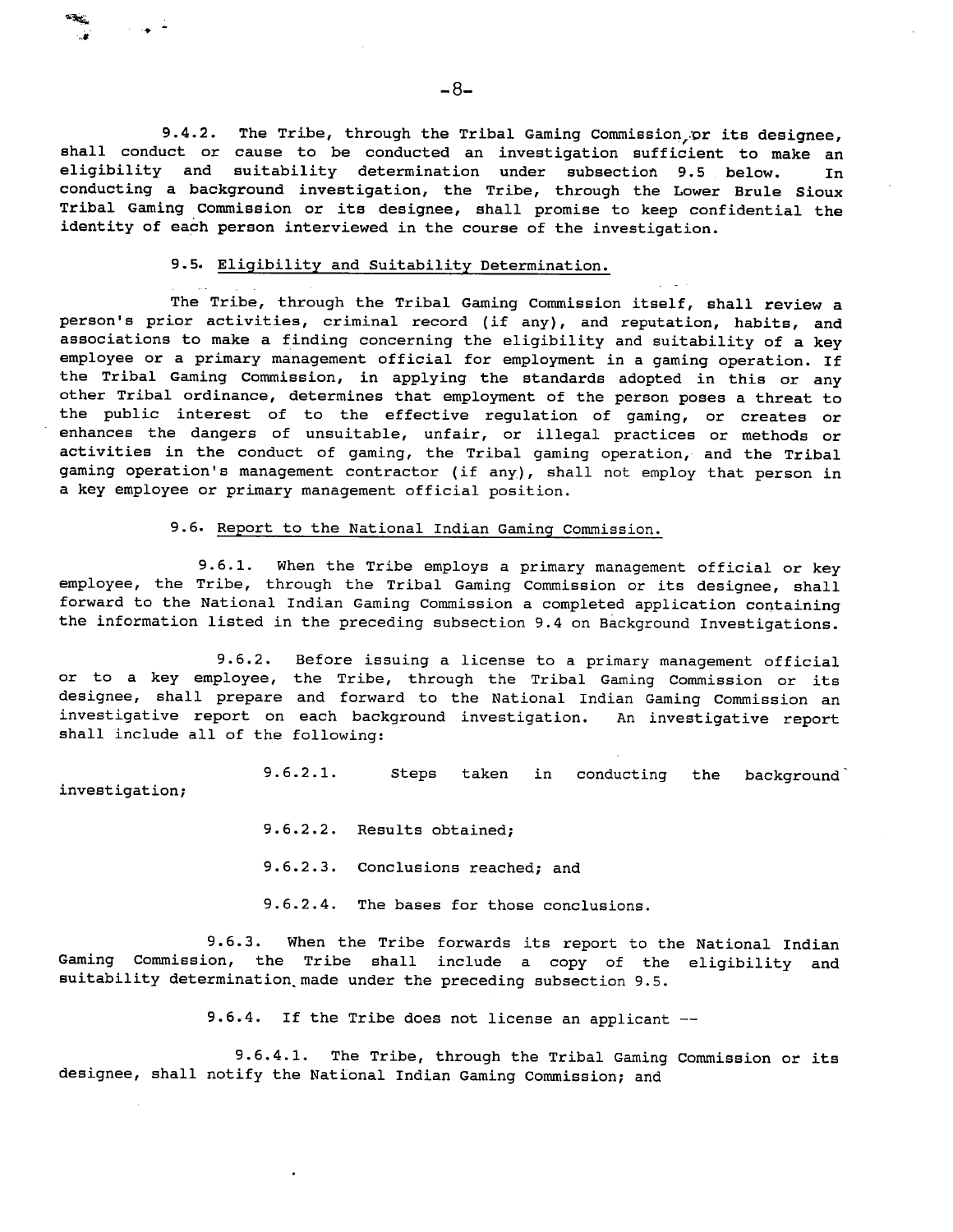9.6.4.2. The Tribe, through the Tribal Gaming Commission or its designee, may forward copies of its eligibility and suitability determination and investigative report (if any) to the National Indian Gaming Commission for inclusion in the Indian Gaming Individuals Records System.

9.6.5. With respect to key employees and primary management officials, the Tribe shall retain applications for employment and reports (if any) of background investigations for inspection by the Chairman of the National Indian Gaming Commission or his or her designee for no less than three years from the date of termination of employment.

9.7. Procedures for Forwarding Applications and Reports for Key Employees and Primary Management Officials to the National Indian Gaming Commission.

9.7.1. When key employee or a primary management official begins work at a gaming operation authorized by this ordinance, the Tribe, through the Tribal Gaming Commission or its designee, shall:

9.7.1.1. Forward to the National Indian Gaming Commission the completed application for employment that contains the notices and information listed in subsection 9.2 (Privacy Notice), 9.3 (Notice regarding Any False Statement), and 9.4 (Background Investigations); and

9.7.1.2. Conduct the background investigation under subsection 9.4 to determine the eligibility of the key employee or the primary management official for continued employment in the gaming operation.

9.7.2. Upon completion of a background investigation and a determination of eligibility for employment in a Tribal gaming operation, the Tribe, through the Tribal Gaming Commission to its designee, shall forward the investigative report referred to in the preceding subsubsection 9.6.2. to the National Indian Gaming Commission within sixty days after an employee begins work Mational Indian Gaming Commission within Sixty days after an employee begins work<br>or within sixty days of the approval of this ordinance by the Chairman of the<br>National Indian Gaming Commission under 25 C.F.R. Part 523 (as National Indian Gaming Commission under 25 C.F.R. Part 523 (as amended, if applicable). The counting of the sixty days shall begin after the latter of the two<br>dates that both the employee begins work and the ordinance is approved by the Chairman of the National Indian Gaming Commission.

9.7.3. The gaming operation shall not employ as a key employee or as a primary management official a person who does not have a license within ninety days after the Tribe forwards to the National Indian Gaming Commission the investigative report referred to in the preceding subsubsection 9.6.2.

9.7.4. During the thirty-day period beginning when the National Indian Gaming Commission receives a report submitted under the preceding subsubsection 9.7.2., the Tribe acknowledges the Chairman of the National Indian Gaming Commission may request additional information from the Tribe concerning a key employee or a primary management official who is the subject of a report. Such a request shall suspend the thirty-day period until .the Chairman receives the additional information.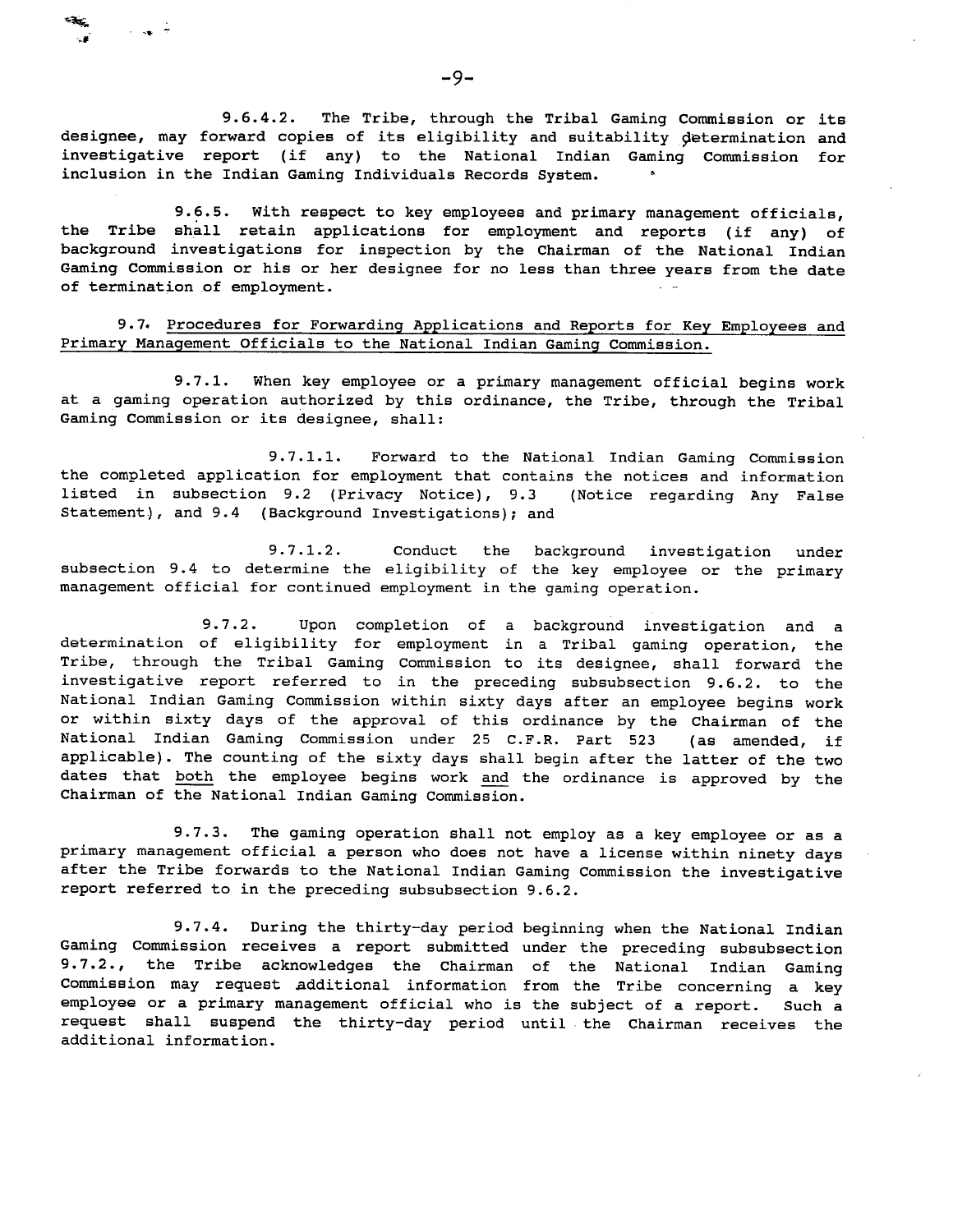# 9.8. Granting a Gaming License.

9.8.1. If, within the thirty-day period after the National Indian Gaming Commission receives the report description of the National Indian subsubsection 9.7.4., the National **I. Aming the indian aming the immediately** preceding subsubsection 9.7.4., the National Indian Gaming Commission notifies the Tribe that it has no objection to the insurance of a license pursuant to a license application filed by a key employee or a primary management official for whom the Tribe has<br>provided an application and investigative report to the National Indian Gaming<br>Commission, the Tribe may issue a license to such applicant. provided an application and investigative report to the National Indian Gaming

**9.8.2.** If, within the thirty-day period described in the preceding subsubsection 9.7.4., the National Indian Gaming Commission provides the Tribe with a statement itemizing objections to the issuance of a license to a key employee or to a primary management official for whom the Tribe has provided an application and investigative report to the National Indian Gaming Commission, the Tribe shall reconsider the application, taking into account the objections itemized by the Commission. The Tribe shall make the final decision whether to issue a license to

# 9.9 License Suspension.

9.9.1. If, after the issuance of a gaming license, the Tribe receives from the National Indian of . assuance of a gaming license, the Tribe that a key employee or a primary management official is information indicating<br>Wat a key employee or a primary management official is information indicating that a key employee or a primary management official is not eligible for employment under subsection 9.5 above, the Tribe shall suspend such license and shall notify<br>in writing the licensee of the suspension and the proposed revocation.

9.9.2. The Tribe shall notify the licensee of a time and a place for a hearing on the proposed revocation of the license.

 $\frac{9}{2}$ . After the revocation hearing, the Tribe shall to Tribe shall to Tribe shall to Tribe shall to Tribe shall to Tribe shall to Tribe shall to Tribe shall to Tribe shall to Tribe shall to Tribe shall to Tribe shall voke or to reinstate the gaming license. The Tribe shall decide to revoke or to reinstate the gaming license. The Tribe shall notify the National<br>Indian Gaming Commission of the Tribe's decision.

SECTION 10. LICENSE LOCATIONS.

The Tribe shall issue a separate license to each place, facility, or location on Indian lands where class **11 caming inconsects** each place, facility, or der this ordinance.

SECTION 11. **REPEAL** 

the extent that they are inconsistent with the constanting of the second prior ordinance,  $\frac{1}{2}$ ing ordinances are hereby repealed-

## **CERTIFICATION**

The foregoing Ordinance was duly adopted **by** the LOWer BrUle Sioux Tribal Council, embled in Reqular Session, with quorum present, on the Sioux Tribal Council, affirmative vote of five members for, none opposing, none absent, and none not<br>ing.

ž.